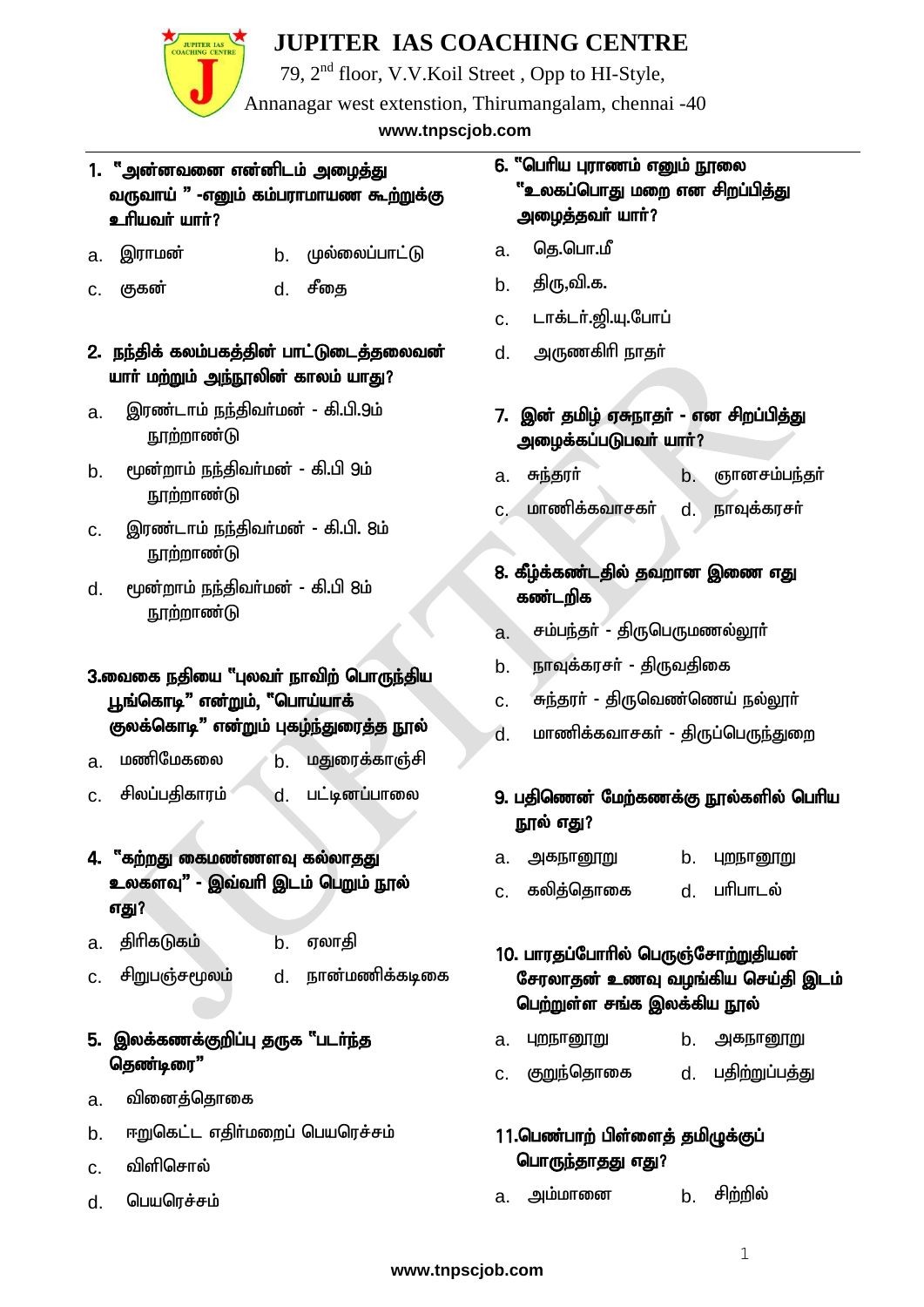79, 2nd floor, V.V.Koil Street , Opp to HI-Style,

Annanagar west extenstion, Thirumangalam, chennai -40

Cell: 81483 35766, 84281 76158

- c. நீராடல் d. ஊசல் 12. பொருந்தாததைத் தேர்ந்தெடுக்க a. மனம் b. சிக்கும் c. Jiw d. mfq;fhuk; 13. நாலாயிரக் கிவ்வியப் பிரபந்தத்தின் உரையாசிரியர் யார்? a. நா.மு.வேங்கடசாமி நாட்டார் b. **உ.**வே.சா c. பெரியவாச்சான் பிள்ளை d. பரிமேலமகர் 14. அஃகேணம் என்பதில் "கேணம்" என்பது a. எழுத்து b. சாரியை c. கேடயம் d. ஆய்த எழுத்து 15. ஒரு குறிலை அடுத்தும் இருகுறிலை அடுத்தும் செய்யுள் இனிய ஒசை வேண்டி அளபெடுப்பது எவ்வாறு அழைக்கப்படும் ? a. இசைநிறை அளபெடை b. இன்னிசை அளபெடை  $c.$  சொல்லிசை அளபெடை  $d.$   $\qquad \qquad \bullet$   $\qquad$   $\bullet$   $\qquad \qquad \bullet$   $\qquad \qquad \bullet$   $\qquad \qquad \bullet$   $\qquad \qquad \bullet$ 16. எனக்கு மிக விருப்பமான இலக்கியம் என்று உண்டென்<u>றால் அது</u> என்று அண்ணா கூறினா**ர்** a. தக்கயாகப் பரணியே b. பிள்ளைத் தமிழே c. தமிழ் விடுதூதே 17. தவறானவற்றைத் தேர்க a. நவில்கொறும் நூல் நயம் போல -பண்பாளர் தொடர்பு <u>b. ஊருணி நீர் நிறைந்தற்று</u> - பண்பாளர் செல்வம் $\overline{\mathbf{r}}$ c. கூர்மயரேனும் மரம் போல்வர் -மக்கட்பண்பில்லாதவர் d. மன்னுக்குள் மறைந்திருக்கும் நீர் போல -செல்வத்தின் சிறப்பு 18. ஒலி வேறுபாடறிந்து பொருளைத் தேர்க தால் தாழ் தாள் a. நாக்கு <u>தாழ்</u>ப்பாள் நெற்பயிர் b. நெற்பயிர் நாக்கு பாகும்  $c.$  தாலாட்டு பணிவு திருவடி d. தாலாட்டு தாழ்ந்துபோதல் காகிகும் 19. பகுபத அடிப்படையில் சரியாக பிரிக்கப்பட்டுள்ளதைத் தேர்க  $a.$  இருந்த - இரு + த் + த் + அ  $b.$  நின்றான் - நின் + ற் + ஆன்  $c.$  வந்தனன் - வ + த் (ந்) + த் + அன் + அன்  $d.$  உண்டமென் - உண் $+$ ட் $+$  அன் $+$  எம் 20.பகாப்பதத்தின் வகைகள் எத்தனை? a. நான்கு b. ஆறு c. vl;L d. VO 21. "தமிழர் திருமறை" என அழைக்கப்படும் நூல் a. திருக்குறள் b. திருவாசகம்
	- c. திருமந்திரம் d. திருவாய் மொழி

d. கலிங்கத்துப்பரணியே

**JUPITER IAS**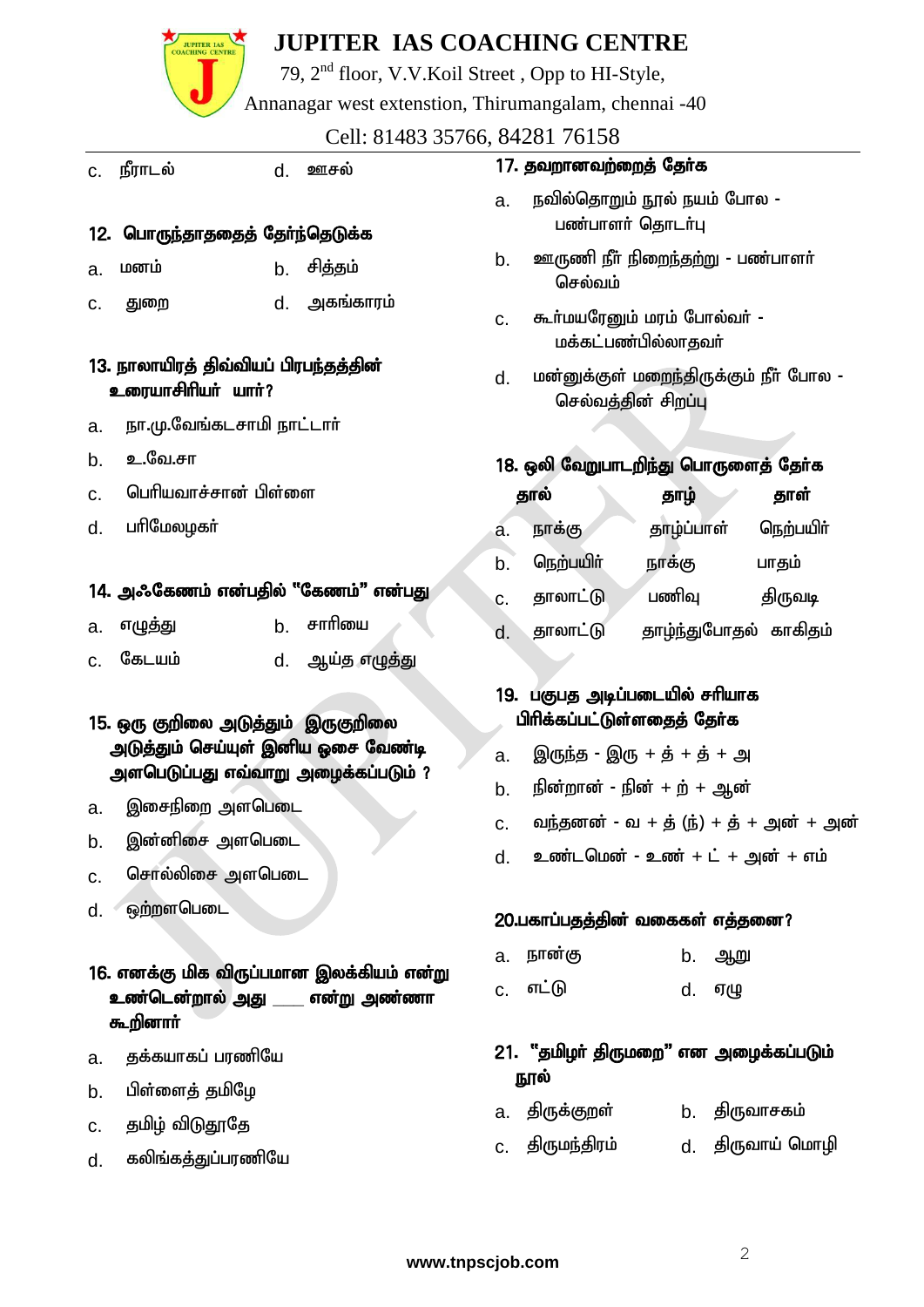

79, 2nd floor, V.V.Koil Street , Opp to HI-Style,

Annanagar west extenstion, Thirumangalam, chennai -40

Cell: 81483 35766, 84281 76158

#### 22. "ஊறொரால் உற்றபின் ஒல்காமை இவ்விரண்டின் " இவ்வடியில் இடம் பெற்றுள்ள மோனையின் வகையறிக

- a. பொழிப்பு மானை b. இணை மோனை
- c. இனமோனை d. கூமை மோனை

#### 23. மரபுப்பிழை நீக்கியத் தொடரை தேர்க

- a. குரங்கு அலப்பும்
- $b.$  புறா குழறும்
- $c.$   $\sigma$   $\sim$   $\sigma$  $\sigma$  $\sigma$  $\sim$   $\sigma$  $\sim$
- d. காகம் கக்தும்

**\_\_\_\_**

#### 24. விடுபட்ட சீர்களை நிரப்புக

என்ப உளவோ கருவியாற் காலம் அறி<u>ந்த</u>ு

- a. அருவினை, செயின்
- b. அறவினை, செயின்
- c. ஒழுக்கம் , சொலல்
- d. ஒழுக்கம், தரும்

#### 25. தென் திராவிட மொழிகளில் எது தவறானது?

- a. குமிழ் <sup>b.</sup> b. மலையாளம்
- c. கன்னடம் d. தெலுங்கு

#### 26. உயிரளபெடை எத்தனை வகைப்படும்

a. 5 b. 4 c. 2 d. 3

#### 27. சரியான இணையைத் தேர்க

- a. ஆசிரியப்பா இயர்சிர் வெண்டளை
- b. வெண்பா கலித்தளை
- c. வஞ்சிப்பா தூங்கலோசை
- d. கலிப்பா -- செப்பலோசை

#### 28. உலகின் எட்டாவது அகிசயம் எனப் பாராட்டப்படுபவர்

- a. <mark>கெலன் கெல்லர்</mark>
- b. பிரெய்லி
- c. அலெக்சாண்டர் கிரகாம்பெல்
- d. பாலிதாம்சன்

29. திருக்குறளில் எத்தனை அதிகாரத்தின் பெயர்கள் உடைமை என்னும் பெயரில் அமைந்துள்ளது?

a. 7 b. 13 c. 9 d. 10 s

#### 30. ஜி.யு.போப் ஆங்கிலத்தில் மொழிபெயர்த்த நூல்களில் எது தவறானது?

- a. திருக்குறள் b. திருவாசகம்
- c. jpUke;jpuk; d. jpUtUl;gad;

#### **(ii) Language II (English)**

#### **31. Identify the degree**

#### **'Some elephants are bigger than whales'**

- a. positive b. superlative
- c. comparative d. none of these

#### **32. Identify the simple sentence**

- a. I make friends wherever I go
- b. He is slow but he is true
- c. All good children pity the poor
- d. I will die before I see you
- **33. Identify the meaningful English words which can be formed with the letters given using each letter once only.**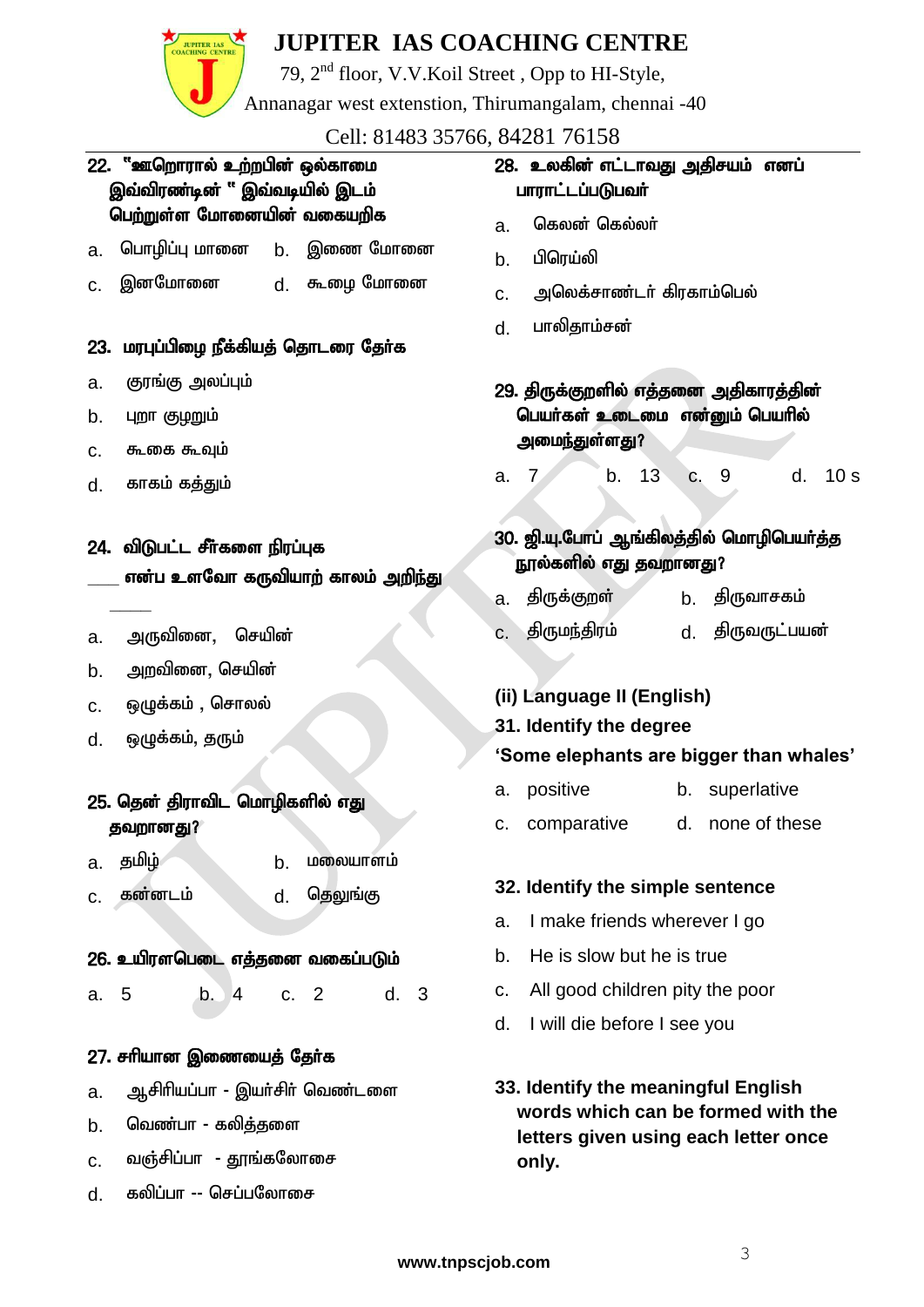|    | <b>JUPITER IAS</b>                                                       |                      | <b>JUPITER IAS COACHING CENTRE</b> |  |                                                 |                                                                                                    |    |                |  |         |  |  |  |
|----|--------------------------------------------------------------------------|----------------------|------------------------------------|--|-------------------------------------------------|----------------------------------------------------------------------------------------------------|----|----------------|--|---------|--|--|--|
|    |                                                                          |                      |                                    |  |                                                 | 79, 2 <sup>nd</sup> floor, V.V.Koil Street, Opp to HI-Style,                                       |    |                |  |         |  |  |  |
|    |                                                                          |                      |                                    |  |                                                 | Annanagar west extenstion, Thirumangalam, chennai -40                                              |    |                |  |         |  |  |  |
|    |                                                                          |                      |                                    |  |                                                 | Cell: 81483 35766, 84281 76158                                                                     |    |                |  |         |  |  |  |
|    | <b>RIRAEV</b>                                                            |                      |                                    |  | a.                                              | complex                                                                                            | b. | compound       |  |         |  |  |  |
| а. | Arive                                                                    | Arrive<br>$b_{1}$    |                                    |  | C.                                              | simple                                                                                             | d. | none of above  |  |         |  |  |  |
| C. | Revive                                                                   | d. Arirve            |                                    |  |                                                 |                                                                                                    |    |                |  |         |  |  |  |
|    |                                                                          |                      |                                    |  |                                                 | Identify the sentence pattern                                                                      |    |                |  |         |  |  |  |
|    | Fill in the blanks with articles                                         |                      |                                    |  | 40. The plane landed safely yesterday.          |                                                                                                    |    |                |  |         |  |  |  |
|    | 34. He studies in ______ sixth standard.                                 |                      |                                    |  | a.                                              | <b>SVCA</b>                                                                                        |    | b. SVAA        |  |         |  |  |  |
| a. | b. the<br>a                                                              | C.<br>an             | d. zero                            |  | $C_{1}$                                         | SVOA                                                                                               | d. | <b>SVIODO</b>  |  |         |  |  |  |
|    | 35. The use of the same letter or sound                                  |                      |                                    |  |                                                 | 41. He answered my question instantly.                                                             |    |                |  |         |  |  |  |
|    | at the beginning of words that are<br>close together is known as ______. |                      |                                    |  |                                                 | <b>SVCA</b><br><b>SVAA</b><br>$b_{\cdot}$<br>a.                                                    |    |                |  |         |  |  |  |
| a. | simile                                                                   | b.                   | metaphor                           |  |                                                 | c. SVOA                                                                                            |    | d. SVOC        |  |         |  |  |  |
| c. | rhyme scheme                                                             | d. alliteration      |                                    |  |                                                 |                                                                                                    |    |                |  |         |  |  |  |
|    |                                                                          |                      |                                    |  |                                                 | 42. Identify the compound words of<br>' taxfree '                                                  |    |                |  |         |  |  |  |
|    | 36. Choose the appropriate antonyms of                                   |                      |                                    |  |                                                 | noun+adjective                                                                                     | b. |                |  |         |  |  |  |
|    | the underlined word                                                      |                      |                                    |  | a.                                              |                                                                                                    |    | noun+noun      |  |         |  |  |  |
|    | Always commence your work with faith.                                    |                      |                                    |  | C.                                              | noun+verb                                                                                          |    | d. verb+adverb |  |         |  |  |  |
| a. | conclude                                                                 | continue<br>b.       |                                    |  |                                                 | 43. Choose the correct one for the                                                                 |    |                |  |         |  |  |  |
|    | c. complete                                                              | $d_{\cdot}$<br>start |                                    |  |                                                 | underlined word                                                                                    |    |                |  |         |  |  |  |
|    |                                                                          |                      |                                    |  | He takes after his after. The underlined        |                                                                                                    |    |                |  |         |  |  |  |
|    | 37. Fill in the blanks with perfect<br>participle.                       |                      |                                    |  | word is a $\frac{1}{\sqrt{1-\frac{1}{2}}}\cdot$ |                                                                                                    |    |                |  |         |  |  |  |
|    | she sat down to take rest.                                               |                      |                                    |  | а.                                              | adjective                                                                                          |    | b. adverb      |  |         |  |  |  |
| а. | By tired                                                                 | b. Having tired      |                                    |  | c.                                              | preposition                                                                                        |    | d. conjunction |  |         |  |  |  |
| c. | <b>Had tired</b>                                                         | d.                   | Being tire                         |  |                                                 |                                                                                                    |    |                |  |         |  |  |  |
|    |                                                                          |                      |                                    |  |                                                 | 44. Choose the correct form of verb                                                                |    |                |  |         |  |  |  |
|    | 38. Choose the correct one for the<br>underlined word.                   |                      |                                    |  |                                                 | The strain of all the difficulties and<br>vexations and anxieties ____ more<br>than he could bear. |    |                |  |         |  |  |  |
|    | He likes walking everyday morning.                                       |                      |                                    |  | a.                                              | am                                                                                                 |    | b. was c. are  |  | d. were |  |  |  |
| а. | verbal noun                                                              | b. participle        |                                    |  |                                                 |                                                                                                    |    |                |  |         |  |  |  |
| C. | infinitive                                                               | d. none              |                                    |  |                                                 | 45. Identify the kind of adjective                                                                 |    |                |  |         |  |  |  |
|    |                                                                          |                      |                                    |  |                                                 | She has no sense.                                                                                  |    |                |  |         |  |  |  |
|    | 39. Identify the sentence                                                |                      |                                    |  | a.                                              | Adjective of quantity                                                                              |    |                |  |         |  |  |  |
|    | You should learn grammar or you<br>cannot write good English.            |                      | Adjective of quality<br>b.         |  |                                                 |                                                                                                    |    |                |  |         |  |  |  |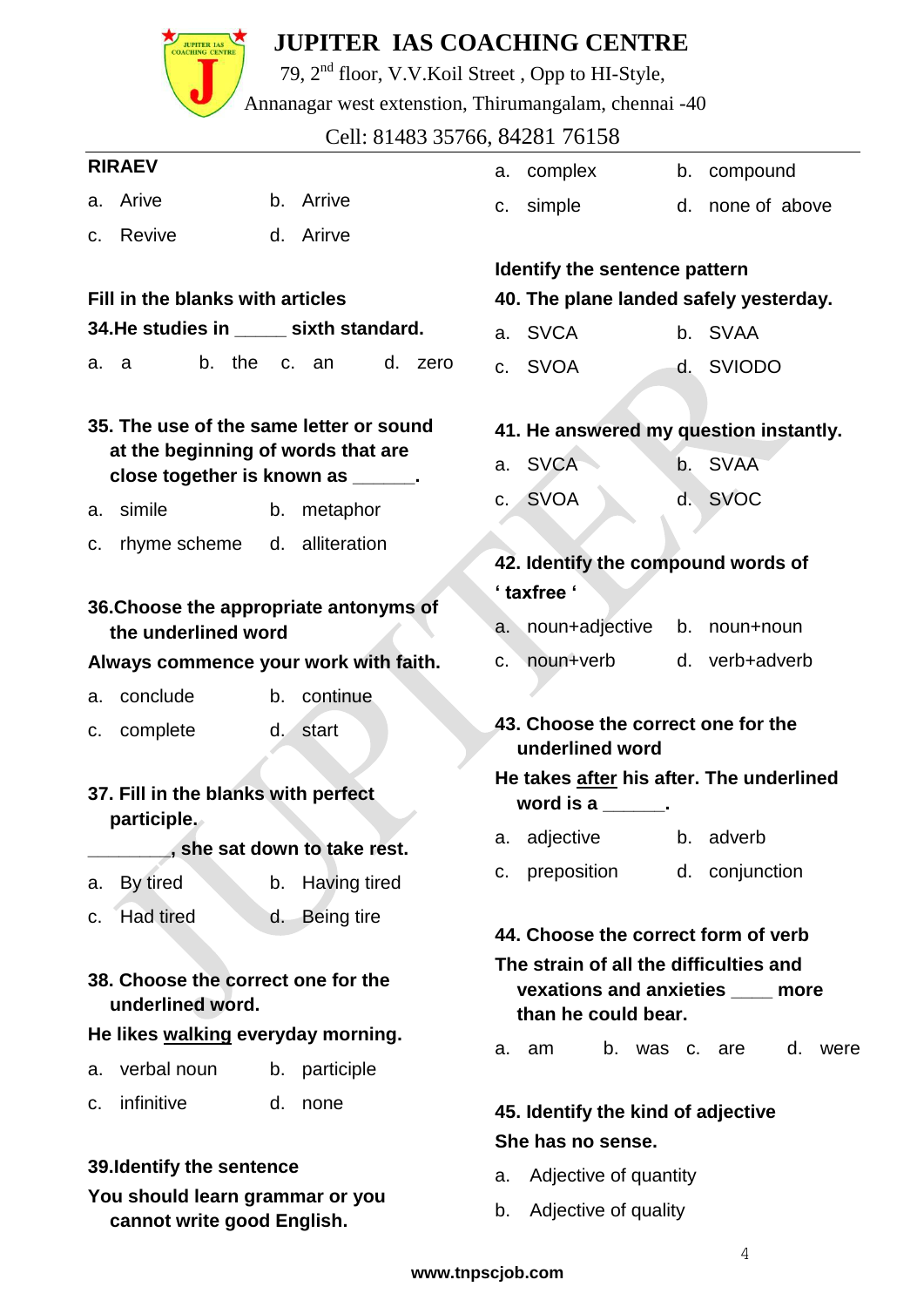79, 2nd floor, V.V.Koil Street , Opp to HI-Style,

Annanagar west extenstion, Thirumangalam, chennai -40

#### Cell: 81483 35766, 84281 76158

c. Emphasizing adjective

**JUPITER IAS** 

- d. Demonstrative adjective
- **46. Choose the correct one**

#### **She remains \_\_\_\_\_\_ for a long time throughout the day yesterday.**

- a. quit b. quite
- c. quiet d. quote

#### **47.What is the plural form of 'radius'**

- a. radii b. radiis
- c. radiuses d. radis

#### **48. Identify the figure of speech Flowers danced in the garden.**

- a. Metaphor b. Simile
- c. Personification d. Alliteration

#### **49. Fill in the blanks with relative pronoun**

#### **People \_\_\_\_ are honest are liked by all.**

- a. who b. whom
- c. whose d. which

#### **50. Which one of the following has correct gerund form.**

- a. I am tired of waiting
- b. I am tired of having waited
- c. I am tired of being waited
- d. I am tired to wait

#### **51. Monophthongs is called as pure vowels. They are \_\_\_\_ in numbers.**

a. 10 b. 16 c. 9 d. 12

#### **52. Average reading speed is increased by \_\_\_\_\_\_\_.**

- a. scanning b. skimming
- c. decoding d. recognitions

### **53. Identify the kind of sentence My father sends me money every month.**

- a. imperative b. exclamatory
- c. declarative d. interrogative

#### **54.Identify the correct passive voice Shiva sings many songs.**

- a. Many sons is songs by Shiva
- b. Many songs are sung by Shiva
- c. Many songs are sang by Shiva
- d. Many songs is sing by Shiva

#### **Supply a suitable prefix to complete the sentence.**

- **55.The team are \_\_\_\_ beaten in their last four games.**
- a. un b. en c. mis d. dis

**56. Do you know how to \_\_\_\_ activate the alarm.**

a. en b. mis c. dis d. de

#### **Select the correct question tag 57. Malar came late.**

- a. were she b. did she
- c. didn't she d. hadn't she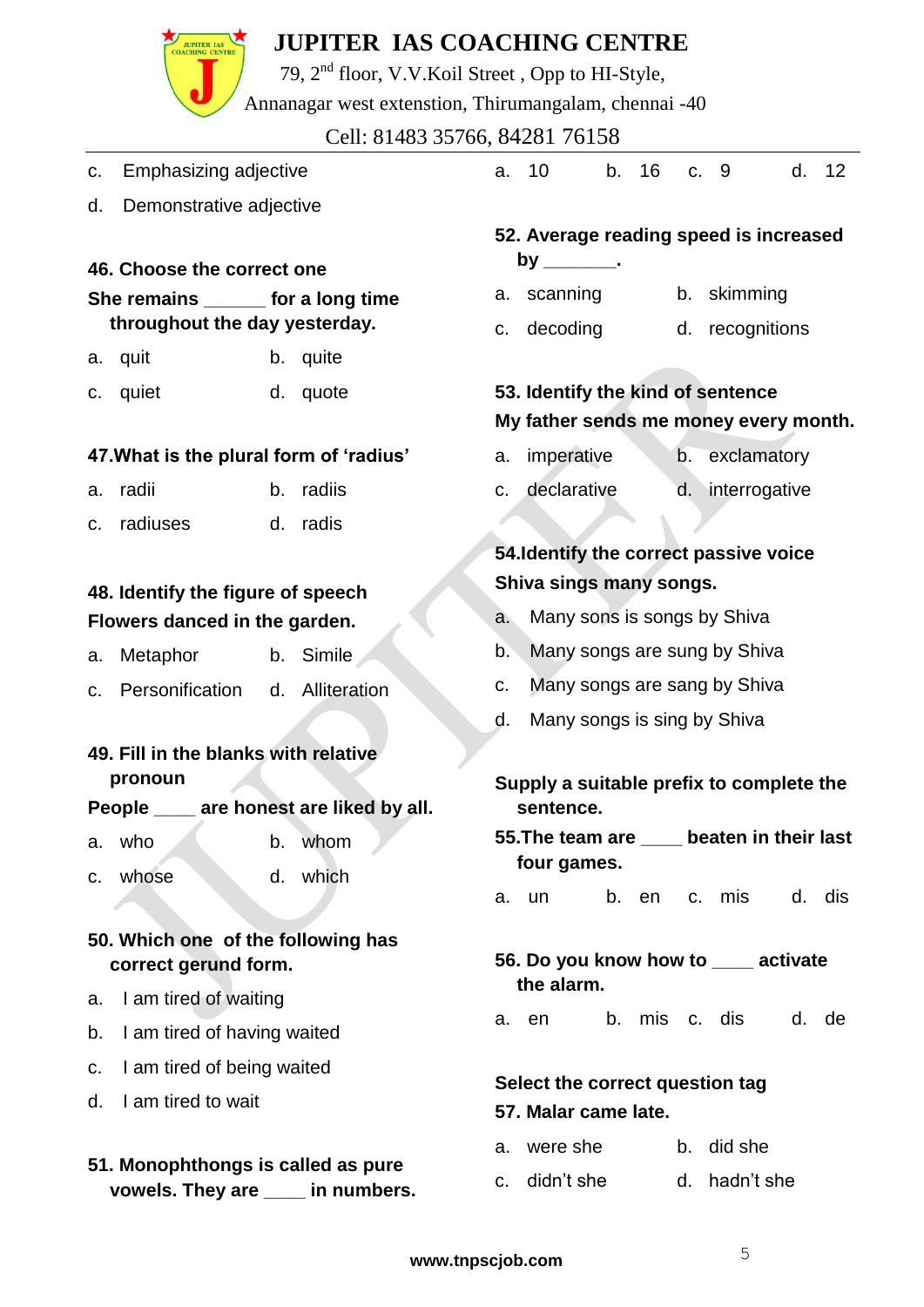# **JUPITER IAS**

## **JUPITER IAS COACHING CENTRE**

79, 2nd floor, V.V.Koil Street , Opp to HI-Style,

Annanagar west extenstion, Thirumangalam, chennai -40

Cell: 81483 35766, 84281 76158

#### **58. Vasu knows everything.**

- a. does he b. doesn't he
- c. isn't he d. hasn't he

#### **59. Find out the adjective.**

- a. clearance b. clearly
- c. clear d. unclear
- **60. Change the following noun into verb 'adopt'**
- a. adopt b. adoption
- c. adaptation d. adapt

#### **III உளவியல்**

- **61. 'Mnemonics' என்பது உடன்** தொடர்புடையது
- a நிமோனியா b நினைவ
- c. இரக்க சோகை d. மறதி
- 62. இன்றைய சூழலில் குழந்தைகளிடம் மிக முக்கியமாக இருக்க வேண்டிய ஒன்று
- a. நுண்ணறிவு b. ஆளுமை c. நல்லொழுக்கம் d. அனுபவம்
- 63. கூட்டாளிக் குழுப்பருவம் என்று அழைக்கப்படும் பருவம்
- a. குழந்தைப் பருவம்
- b. பிள்ளைப் பருவம்
- c. குமரப்பருவம்
- <u>d. நடுத்தர வயது பருவம்</u>

#### 64.வீரசாகசங்கள் புரிபவரிடம் துணிச்சல் <u>மற்று</u>ம் மிகுந்து காணப்படும்.

a. பரிவு b. அன்பு

c. உடல்வலிமை d. மனவலிமை

- 65. மனித மனவெமுச்சியின் வெளிப்பாடு கீழ்க்காணும் வரிசையில் அமையும் என மக்டூகல் கருதுகிறாா்.
- a. செயல் உணர்வு அறிவு
- b. அறிவு சூழ்நிலை உடலியக்கம்
- <u>c. அறிவு உணர்வு உடலியக்கம்</u>
- d. மனவெழுச்சி உணர்வு <u>அ</u>றிவு

#### 66. இருப்பதில் சிறந்தவற்றை குழந்தைகளுக்கு வழங்க மனித இனம் கடன்பட்டுள்ளது என <u>ஐ.நா.சபை \_\_\_\_\_\_</u> ல் பிரகடனப்படுத்தியது.

|    | a. 15 ஆக 1969 | b. 20 ஏப்.1969 |
|----|---------------|----------------|
| C. | 16 ஜூன் 1959  | d. 20 நவ 1959  |

- 67. அச்சு மற்றும் மின் ஊடகங்களில் முன்னிலைப்படுத்தப்பட வேண்டியவை
- <u>a. வாழ்க்கையின் ஏற்று</u>க்கொள்ளக்கூடிய எகிா்மறையான பகுகி
- b. வாழ்க்கையின் ஏற்றுக் கொள்ளக் கூடிய நேர்மறையான பகுதி
- c. வாழ்க்கையின் நேர்மறை, எதிர்மறை பகுதி
- d. வாழ்க்கையின் மகிழ்ச்சியற்ற பகுதி

#### 68. ஆசிரியர் கருத்துப்பொழிவு முறையை அடிக்கடி பயன்பட<u>ுத்த</u>ுவதன் மூலம் வளர்க்கப்படுக<u>ிறது.</u>

- a. ஆக்கத்திறன் b. நுண்ணறிவு
- c. Gyd;fhl;rp d. epidT

#### 69. திறனாய்வுச் சிந்தனையை தூண்டுவ<u>த</u>ு

- a. முன்மூளை b. வலது மூளை
- c. ,lJ %is d. gpd; %is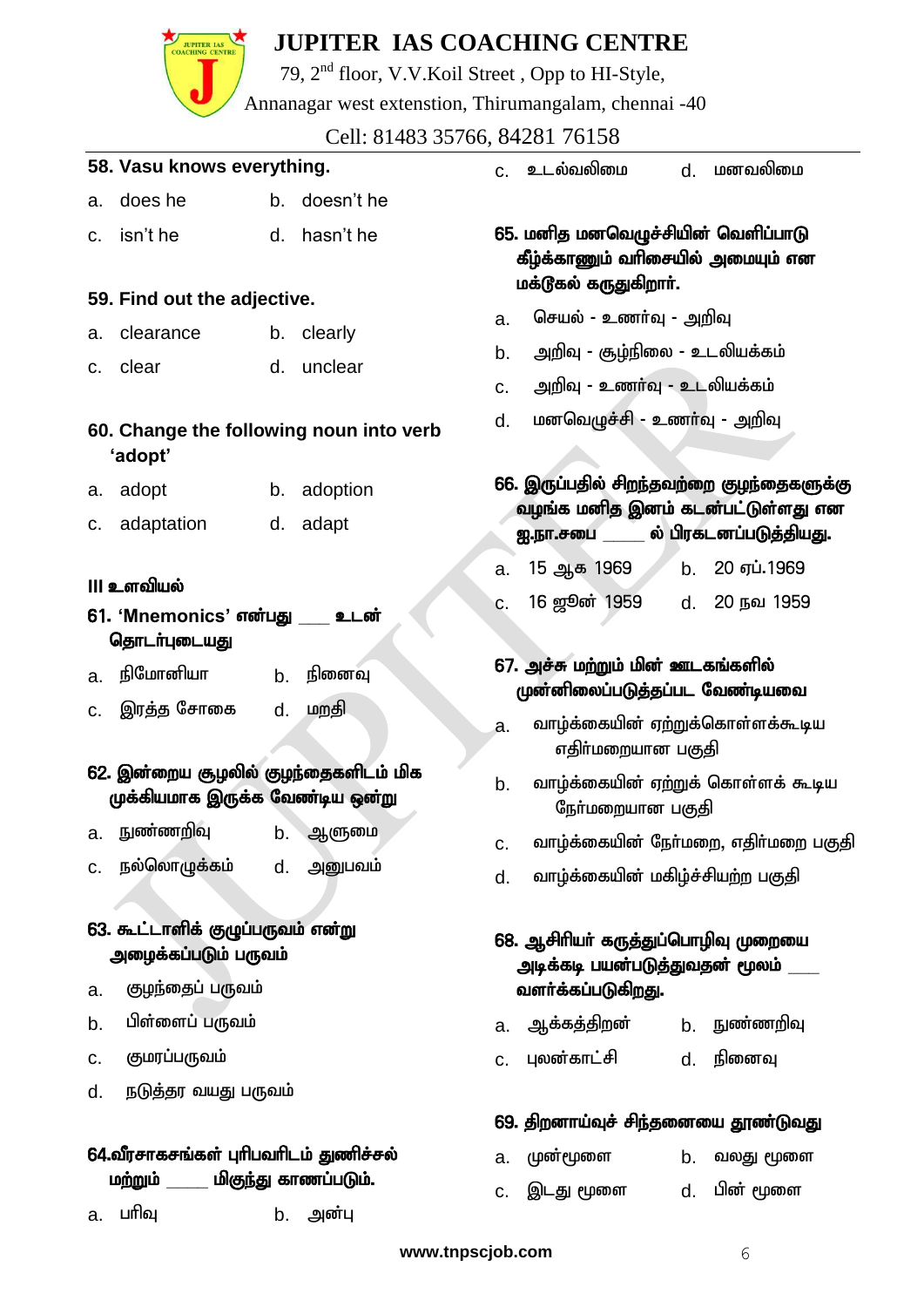# 79, 2nd floor, V.V.Koil Street , Opp to HI-Style,

Annanagar west extenstion, Thirumangalam, chennai -40

#### Cell: 81483 35766, 84281 76158

#### 70. சைனடிக்ஸ் என்னும் ஆங்கிலச் சொல்லின் பொருள்

- a. பல்வேறு பொருட்களைப் பிரித்தல்
- b. பல்வேறு பொருட்களை ஒருங்கிணைத்தல்
- c. பொருட்களை ஒப்பிடுதல்
- d. பல்வேறு பொருட்களை வடிவமைத்தல்

#### 71. தனக்கும் பிறருக்கும் மகிழ்ச்சியும் பயனும் விளைகின்ற வகையில் எல்லா நிலைகளிலும் பொருத்தப்பாடுடன் செயல்படுவது

- $a$ . குழ்நிலை சார்ந்தது
- b. மனநலம் சார்<u>ந்த</u>து
- c. மனப்பான்மை சார்ந்தது
- d. பொருளாதாரம் சார்ந்தது

#### 72.கவனக்கின் ஊசலாடும் கன்மையின் கால அளவு

| a. | 5-20 வினாடிகள்       | 10-15 வினாடிகள் |
|----|----------------------|-----------------|
|    | c.    3-25 வினாடிகள் | 7-10 வினாடிகள்  |

#### 73. SQ3R முறையால் மேம்படுத்தப்படுவது

- $a$ . கவனம் b. நாட்டம் c. Cf;fk; d. epidT
- 74. இன்று திங்கள் கிழமை நாளை மறுநாளுக்கு முந்தைய கிழமை \_\_\_\_\_\_ இது  $\overline{\text{m}}$ ந்த வகை சோதனை ?
- a. பொது அறிவு b. புரிந்து கொள்ளுதல்
- c. கணித ஆய்வு d. சொற்களஞ்சியம்

#### 75.ஒப்பாா் குழு என்பது *\_\_\_\_\_* மூலம் ஏற்படுகிறது

- a. ஆசிரியர் + கட்டுப்பாடான சூழல்
- b. பெற்றோர் + சுதந்திரமான சூழல்
- c. சமூகம் + கட்டுப்பாடான சூழல்
- d. எதிா்பாராமல் + சுதந்திரமான சூமல்

#### 76. கற்றல் சூழலில் கீழ் உள்ளவற்றுள் சரியான வரிசை எது?

- a. கவர்ச்சி கவனம் நினைவு
- b. நினைவு கவனம் கவர்ச்சி
- c. கவனம் கவர்ச்சி நினைவு
- d. நினைவு கவர்ச்சி கவனம்
- 77. கிலையில் குழந்தைகளால் கருத்துக்களை உருவாக்க இயலும்.
- a. பேசுவதற்கு முன்பாக
- b. பேச ஆரம்பித்தவுடன்
- $c.$  பிள்ளைப் பருவத்தில்
- d. பிள்ளைப் பருவத்திற்குப் பின்

#### 78. வளர்ச்சிகள் சார் செயல்கள் என்ற கருத்தை முதன்முதலில் பயன்படுத்தியவா்

- a. <u>ஹெர்பர்ட்</u> b. புருனர்
- c. ஹல் d. ஹாவிகாஸ்ட்

79. எல்லா மாணவா்களுக்கும் ஒரே மாதிாியான செயல்களைக் கொடுத்தாலும் அவர்கள் வெவ்வேறு விதமாகப் புரிந்து கொள்வதற்குக் காரணம்

- a. பாலினம் b. கற்றல் குறைபாடு
- c. mDgtk; d. kuG

#### 80. RTE என்பகன் விரிவாக்கம்

- a. Right of Children to free and compulsory education
- b. Right to teacher education
- c. Right of children to education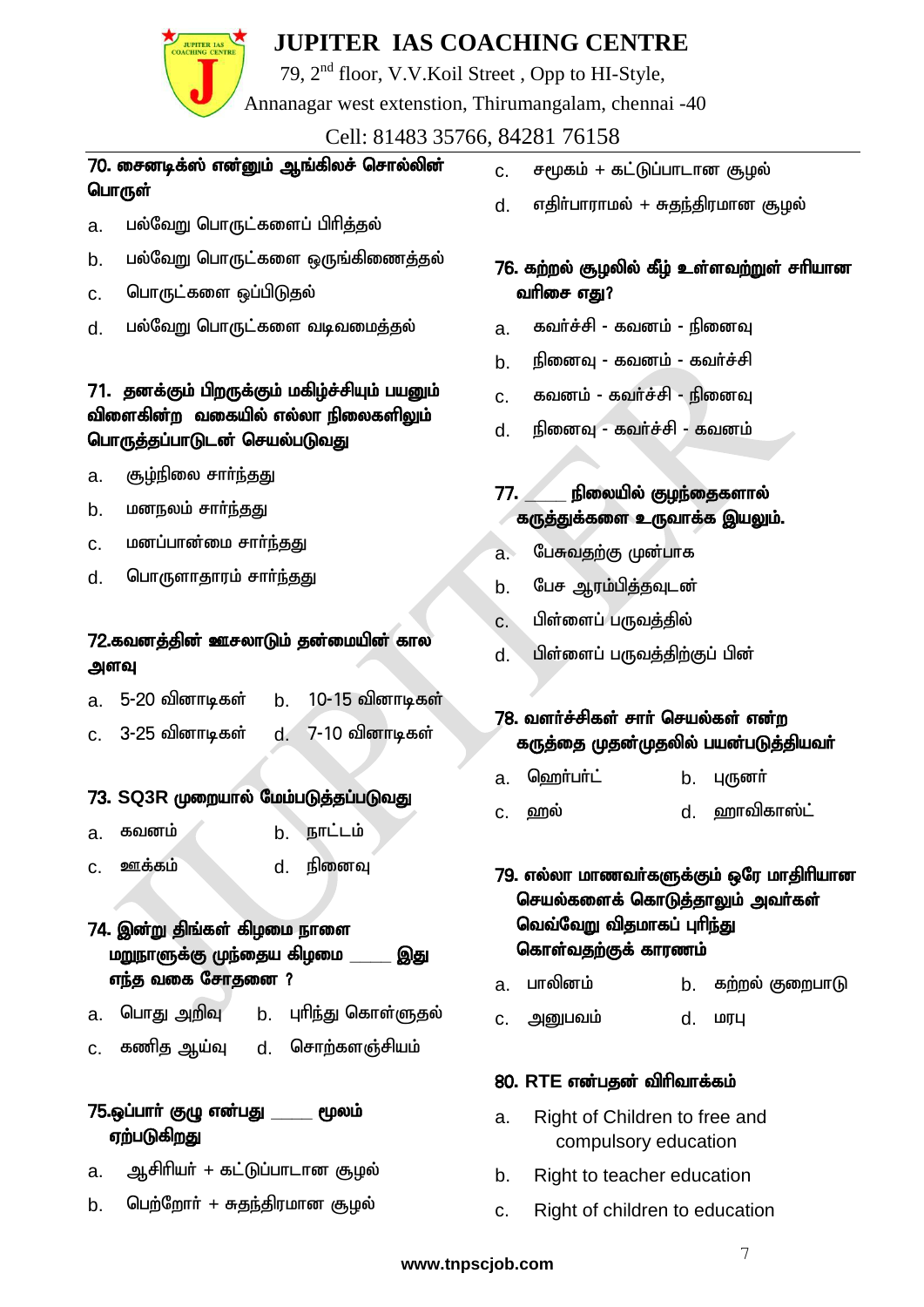79, 2nd floor, V.V.Koil Street , Opp to HI-Style,

Annanagar west extenstion, Thirumangalam, chennai -40

Cell: 81483 35766, 84281 76158

d. Right towards education

#### 81. கார்போஹைட்ரேட், புரதம் ஆகியவற்றின் வளா்சிதை மாற்றத்தை ஒழுங்குபடுத்துவது

- a. இன்சுலின் b. தைராக்சின்
- c. ml;hpdypd; d. Mf;rplhf;rpd;

#### 82. "அமீபா ஒரு விலங்கு அல்ல" என்பது

- a. குறைபட பொதுமைப்படைத்தல்
- b. மிகைபட பொதுமைப்படைத்தல்
- $c.$  காரணங்கற்பிக்குல்
- d. அடையாளங் காணுதல்

#### 83. பியாஜேயின் கருத்துப்படி தன்னை மையமாக்கி சிந்திக்கும் தன்மை காணப்படும் பருவம்

- a. Gyd; ,af;fg;gUtk;
- b. மனச்செயல்பாட்டுக்கு முந்தைய பருவம்
- c. கண்கூடாகப் பார்ப்பதைக் கொண்டு சிந்திக்கும் பருவம்
- d. முறையான மனச் செயல்பாட்டு பருவம்

#### 84. மாய ஒலி தோன்றக் காரணம்

- a. செவி குறைபாடு b. சினம்
- c. பொறாமை d. கவலை

#### 85.தாழ்வு மனப்பான்மை நோயை ஏற்படுத்துவதில் முக்கிய பங்கு வகிக்கிறது.

| a. ஆஸ்துமா      | <b>b.</b> தோல்நோய் |
|-----------------|--------------------|
| c. நீரழிவு நோய் | d. முட்டுவேலி      |

#### 86. குழந்தைகளது சாதனையை பாராட்டுதல் <u>அல்லது</u> குறைக<u>ூற</u>ுதல் எவ்வாறு பாதிக்கக்கூடும் என்பது பற்றிக் கூறியவர்

| а. | ஹாலாக | காலடன |
|----|-------|-------|
|    |       |       |

c. gpah;rd; d. cl;];

#### 87. வகுப்பில் தன்னால் முடியும் என அனைத்து வேலைகளையும் ஏற்றுச் செய்து மகிழ்பவர்

- a. போட்டியாகக் கற்பவர்
- b. பங்கேற்றுக் கற்பவர்
- c. இணைந்து கற்பவர்
- d. சுயமாகக் கற்பவர்

#### 88. கற்றல் வீதம்

- a. கற்றல் தேர்ச்சியின் அளவு க<u>ற்று</u>த் தேர்வதற்கு எடுத்துக் கொண்ட நேரம்
- b. கற்ற பாடப்பொருள் அளவு <u>கற்றுத்</u> தேர்வதற்கு எடுத்துக் கொண்ட ோம்
- c. கற்றல் தேர்ச்சியின் அளவு பாடப்பொருள் அளவு d. கற்ற பாடப்பொருள் அளவு

கலைக்கிட்ட அளவு

#### 89.பயிற்சி அளிக்கப்பட்ட வளர்ப்புப் புறாவை அனுப்பி கோவில் கோபுரங்களில் வ<u>ந்த</u>ு உட்காரும் காட்டுப்புறாக்களை கீழிறங்கச் செய்து பிடித்தல்

- a. முயன்று தவறிக் கற்றல்
- b. உற்று நோக்கிக் கற்றல்
- <u>c. செயல்படு ஆக்க நிலையுறுத்த</u>ம்
- d. அக்க நிலையுறுத்தம்

#### 90. மகிழ்ச்சி தராத தூண்டல் மறைவதற்கு துலங்கல் காரணமாக இருப்பின் அது

a. நேரிடை வலுவூட்டம்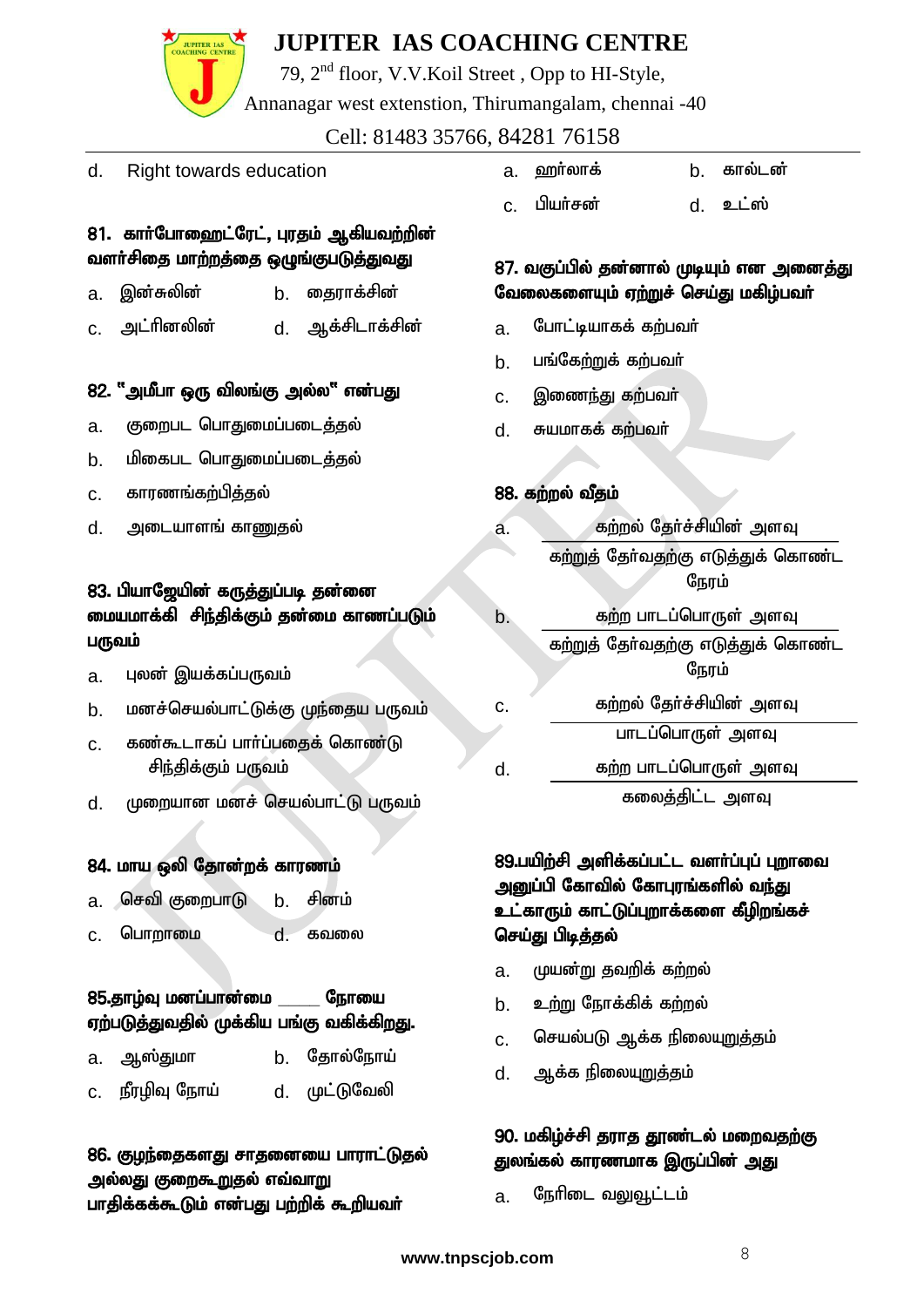

79, 2nd floor, V.V.Koil Street , Opp to HI-Style,

Annanagar west extenstion, Thirumangalam, chennai -40

Cell: 81483 35766, 84281 76158

| b.                                                                         | மறைதல்                                                                                                 |       |                     |    |                               |                                                                           |                                                                    |                                                                   | 98.ஒரு கூட்டுத் தொடர் வரிசையில் A <sub>n</sub> =5n-4               |  |                  |    |                                |      |       |  |
|----------------------------------------------------------------------------|--------------------------------------------------------------------------------------------------------|-------|---------------------|----|-------------------------------|---------------------------------------------------------------------------|--------------------------------------------------------------------|-------------------------------------------------------------------|--------------------------------------------------------------------|--|------------------|----|--------------------------------|------|-------|--|
| C.                                                                         | எதிரிடை வலுவூட்டம்                                                                                     |       |                     |    |                               |                                                                           |                                                                    |                                                                   | என்பதில்   a <sub>5</sub> ன் மதிப்பு                               |  |                  |    |                                |      |       |  |
| d.                                                                         | தண்டனை                                                                                                 |       |                     |    |                               |                                                                           |                                                                    |                                                                   | a. 29                                                              |  | b. 21 c. 6       |    |                                |      | d. 14 |  |
|                                                                            | IV கணிதம் மற்றும் அறிவியல்<br>$91.2A = 3B = 4C$ எனில் A:B:C எவ்வளவு??                                  |       |                     |    |                               |                                                                           |                                                                    | 99.ஒரு கோளத்தின் மேற்பரப்பு 100 $\pi$ ச.செ.மீ.<br>எனில் அதன் ஆரம் |                                                                    |  |                  |    |                                |      |       |  |
| a.                                                                         | 2:3:4                                                                                                  |       |                     |    | b. $4:3:2$                    |                                                                           |                                                                    | a.                                                                | 25 செ.மீ                                                           |  |                  | b. | 100 செ.மீ                      |      |       |  |
| C.                                                                         | 6:4:3                                                                                                  |       |                     |    | d. 3:4:6                      |                                                                           |                                                                    |                                                                   | c. 5 செ.மீ                                                         |  |                  | d. | 10 செ.மீ                       |      |       |  |
| 92. a:b = 5:9, b:c=4:7 எனில் a:b:c ன்<br>மதிப்பு என்ன<br>5:9:7<br>20:36:63 |                                                                                                        |       |                     |    |                               |                                                                           | 100. $A = \{3, 4, 5, 6\}, B = \{5, 7, 8\}$ எனில் A-B<br>ன் மதிப்பு |                                                                   |                                                                    |  |                  |    |                                |      |       |  |
| a.                                                                         | 10:18:14                                                                                               |       |                     | b. | 20:81:63                      |                                                                           |                                                                    | a.                                                                | ${5}$                                                              |  |                  |    | b. $\{3, 4, 6\}$               |      |       |  |
| C.                                                                         |                                                                                                        |       |                     | d. |                               |                                                                           |                                                                    | C.                                                                | ${3, 4, 8}$                                                        |  |                  |    | d. ${7, 8}$                    |      |       |  |
| a.                                                                         | 93. கொடுக்கப்பட்ட பின்னங்களில் பெரியது<br>எது?<br>$rac{2}{5}$                                          |       | b. $\frac{3}{7}$ c. |    | $\frac{4}{11}$                | d.                                                                        | $rac{3}{8}$                                                        | a.<br>b.                                                          | $101.x^2+9=0$ என்ற சமன்பாட்டின் மூலங்களின்<br>தன்மை<br>கற்பனையானவை |  |                  |    | மெய்யானவை, வெவ்வேறானவை மற்றும் |      |       |  |
|                                                                            | 94.40, 43, 46  ன் 15வது உறுப்பு                                                                        |       |                     |    |                               |                                                                           |                                                                    |                                                                   |                                                                    |  | விகிதமுறா எண்கள் |    |                                |      |       |  |
| a. 84                                                                      |                                                                                                        | b. 83 |                     | C. | 82                            | d.                                                                        | 80                                                                 | c.                                                                |                                                                    |  | விகிதமுறு எண்கள் |    | மெய்யானவை, வெவ்வேறானவை மற்றும் |      |       |  |
|                                                                            | 95.ஒரு வட்ட நாற்கரம் $ABCD$ யில் $\bigtriangleup$ =100 $^{\rm o}$<br>எனில் $\angle C$ ன் மதிப்பு என்ன? |       |                     |    |                               |                                                                           |                                                                    | d.                                                                | மெய்யானவை, சமமானவை மற்றும்                                         |  | விகிதமுறு எண்கள் |    |                                |      |       |  |
|                                                                            | a. $100^0$                                                                                             |       |                     |    | b. $80^0$ c. $50^0$ d. $40^0$ |                                                                           |                                                                    |                                                                   | 102. $P^8$ , $P^7$ , $P^{12}$ ன் மீபொவ                             |  |                  |    |                                |      |       |  |
|                                                                            | 96. கூட்டுத் தொகை காண்க<br>5+10+15++95                                                                 |       |                     |    |                               |                                                                           |                                                                    |                                                                   | a. $P^8$ b. $P^7$ c. $P^{12}$ d. $P^{27}$                          |  |                  |    |                                |      |       |  |
|                                                                            | a. 950                                                                                                 |       |                     |    | b. 850 c. 1050 d. 750         |                                                                           |                                                                    |                                                                   | 103. $f(x)=4x^2$ எனில் $f(-2)$ ன் வீச்சகம்                         |  |                  |    |                                |      |       |  |
|                                                                            |                                                                                                        |       |                     |    |                               |                                                                           |                                                                    |                                                                   | a. -8                                                              |  |                  |    | b. -16 c. 16 d. 64             |      |       |  |
|                                                                            | 97. ஒரு குதிரை 10% லாபம்<br>கிடைக்கும்படியாக ரூ.220க்கு விற்கப்படுகிறது<br>அது வாங்கின விலை            |       |                     |    |                               | 104. இருபடிச் சமன்பாட்டின் மூலங்கள்<br>கற்பனை எனில் $b^2$ -4ac ன் மதிப்பு |                                                                    |                                                                   |                                                                    |  |                  |    |                                |      |       |  |
| a. 200                                                                     |                                                                                                        |       |                     |    | b. 190 c. 210                 |                                                                           | d. 240                                                             | a.                                                                | $\mathbf 0$                                                        |  | b. $< 0$         |    | c. > 0                         | d. 4 |       |  |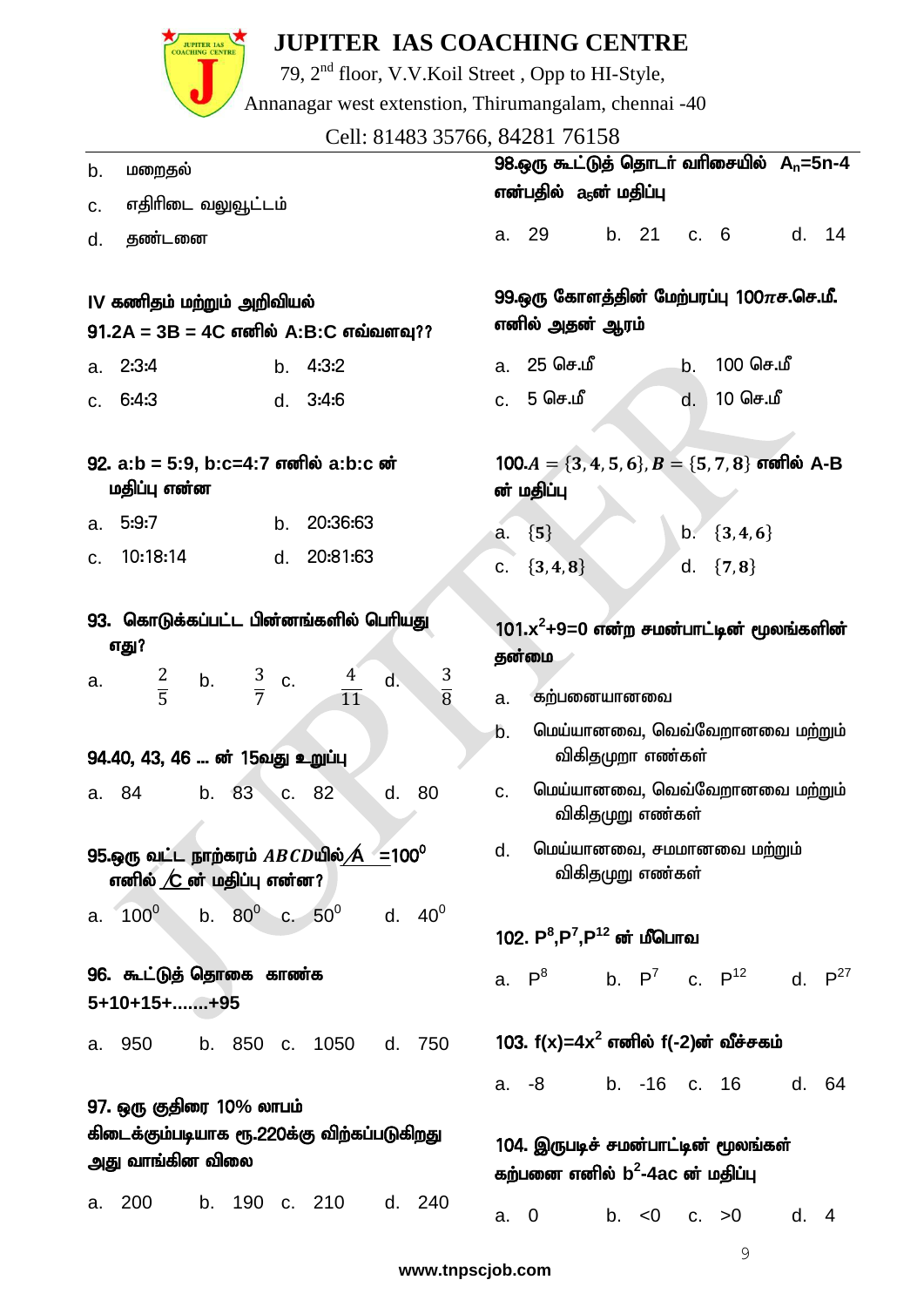|                                                                         |                                                                                         |    |            |                                                           |                                                                                                       |      |        |       | <b>JUPITER IAS COACHING CENTRE</b><br>79, 2 <sup>nd</sup> floor, V.V.Koil Street, Opp to HI-Style, |      |      |            |               |         |  |
|-------------------------------------------------------------------------|-----------------------------------------------------------------------------------------|----|------------|-----------------------------------------------------------|-------------------------------------------------------------------------------------------------------|------|--------|-------|----------------------------------------------------------------------------------------------------|------|------|------------|---------------|---------|--|
|                                                                         | Annanagar west extenstion, Thirumangalam, chennai -40<br>Cell: 81483 35766, 84281 76158 |    |            |                                                           |                                                                                                       |      |        |       |                                                                                                    |      |      |            |               |         |  |
|                                                                         | 105. $\frac{x}{5-x} - \frac{5}{5-x}$ ன் மதிப்பு                                         |    |            |                                                           |                                                                                                       |      |        |       | $113.3a3b$ , $15ab2$ மீ.பொ.வ.                                                                      |      |      |            |               |         |  |
| a.                                                                      | $\overline{1}$                                                                          |    |            |                                                           | b. -1 c. x-5 d. 5x                                                                                    |      |        |       | a. 3ab<br>c. $3a^2b^2$                                                                             |      |      | d. $3ab^2$ | b. $15a^2b^2$ |         |  |
|                                                                         | 106. அரை வட்டத்தில் அமையும் கோணம்                                                       |    |            |                                                           |                                                                                                       |      |        |       |                                                                                                    |      |      |            |               |         |  |
| b. விரிகோணம்<br>குறுங்கோணம்<br>a.<br>செங்கோணம்<br>நேர்கோணம்             |                                                                                         |    |            | 114. x+Y≤6 என்ற அசமன்பாட்டை நிறைவு<br>செய்யும் ஒரு புள்ளி |                                                                                                       |      |        |       |                                                                                                    |      |      |            |               |         |  |
| C <sub>r</sub>                                                          |                                                                                         |    |            | d.                                                        |                                                                                                       |      |        | a.    | (7,0)                                                                                              |      |      | b.         | $3,-3)$       |         |  |
|                                                                         | 107. வட்டத்தினுள் அமைந்த இணைகரம்                                                        |    |            |                                                           |                                                                                                       |      |        | C.    | $(-1,2)$                                                                                           |      |      | d.         | $(-1,4)$      |         |  |
| செவ்வகம்<br>b. சதுரம்<br>a.<br>சரிவகம்<br>நாற்கரம்<br>d.<br>$C_{\cdot}$ |                                                                                         |    |            |                                                           | 115. வட்டத்திற்கு வெளியேயுள்ள<br>புள்ளியிலிருந்து வட்டத்திற்கு வரையப்படும்<br>தொடுகோடுகளின் எண்ணிக்கை |      |        |       |                                                                                                    |      |      |            |               |         |  |
|                                                                         | 108. ஒரு நாணயமும், ஒரு பகடையும் சேர்த்து<br>உருட்டப்படும்போது கூறுவெளியின்<br>எண்ணிக்கை |    |            |                                                           |                                                                                                       |      | a.     | -1    |                                                                                                    | b. 2 | c. 4 |            | d. 0          |         |  |
| a.                                                                      | $\overline{2}$                                                                          |    | b. 6 c. 12 |                                                           |                                                                                                       | d.   | 36     | நீளம் | 116. படத்தில் BD=4, DC=9 எனில் AD ன்                                                               |      |      |            |               |         |  |
|                                                                         | 109. 11:110 = 13:?                                                                      |    |            |                                                           |                                                                                                       |      |        |       |                                                                                                    | A    |      |            |               |         |  |
|                                                                         | a. 169 b. 182 c. 248                                                                    |    |            |                                                           |                                                                                                       |      | d. 156 |       |                                                                                                    |      |      |            |               |         |  |
| 110.                                                                    | AUA ன் மதிப்பு                                                                          |    |            |                                                           |                                                                                                       |      |        |       | B                                                                                                  |      | D    |            | С             |         |  |
| a. A                                                                    |                                                                                         | b. | $\{\}$ c.  |                                                           | $\mathbf{A}$                                                                                          | d. E |        | a.    | 36                                                                                                 |      | b. 6 | c. 13      |               | d. 5    |  |
|                                                                         | 111. தொடர் வரிசையில் t <sub>n</sub> =7n-3 எனில் பொது                                    |    |            |                                                           |                                                                                                       |      |        |       |                                                                                                    |      |      |            |               |         |  |
| a. 3                                                                    | வித்தியாசம்                                                                             |    |            |                                                           | b. 4 c. 7 d. 10                                                                                       |      |        |       | 117. வட்ட நாற்கரத்தின் ஒரு கோணம் 65 $^{\rm o}$<br>எனில் அதன் எதிர்க்கோணம்                          |      |      |            |               |         |  |
|                                                                         |                                                                                         |    |            |                                                           |                                                                                                       |      |        |       | a. $50^0$ b. $40^0$ c. $130^0$ d. $115^0$                                                          |      |      |            |               |         |  |
|                                                                         | 112. அரைக் கோளத்தின் கனஅளவு                                                             |    |            |                                                           |                                                                                                       |      |        |       |                                                                                                    |      |      |            |               |         |  |
|                                                                         | a. $\frac{4}{3}\pi r^3$ க.அ b. $\frac{2}{3}\pi r^3$ க.அ                                 |    |            |                                                           |                                                                                                       |      |        |       | 118. 2Y=3x என்ற கோட்டின் சாய்வு                                                                    |      |      |            |               |         |  |
|                                                                         | c. $\frac{1}{3}\pi r^3$ க.அ d. $\frac{1}{3}\pi r^2 h$ க.அ                               |    |            |                                                           |                                                                                                       |      |        |       | a. 3 b. 2                                                                                          |      |      |            | c. $3/2$      | $d. -3$ |  |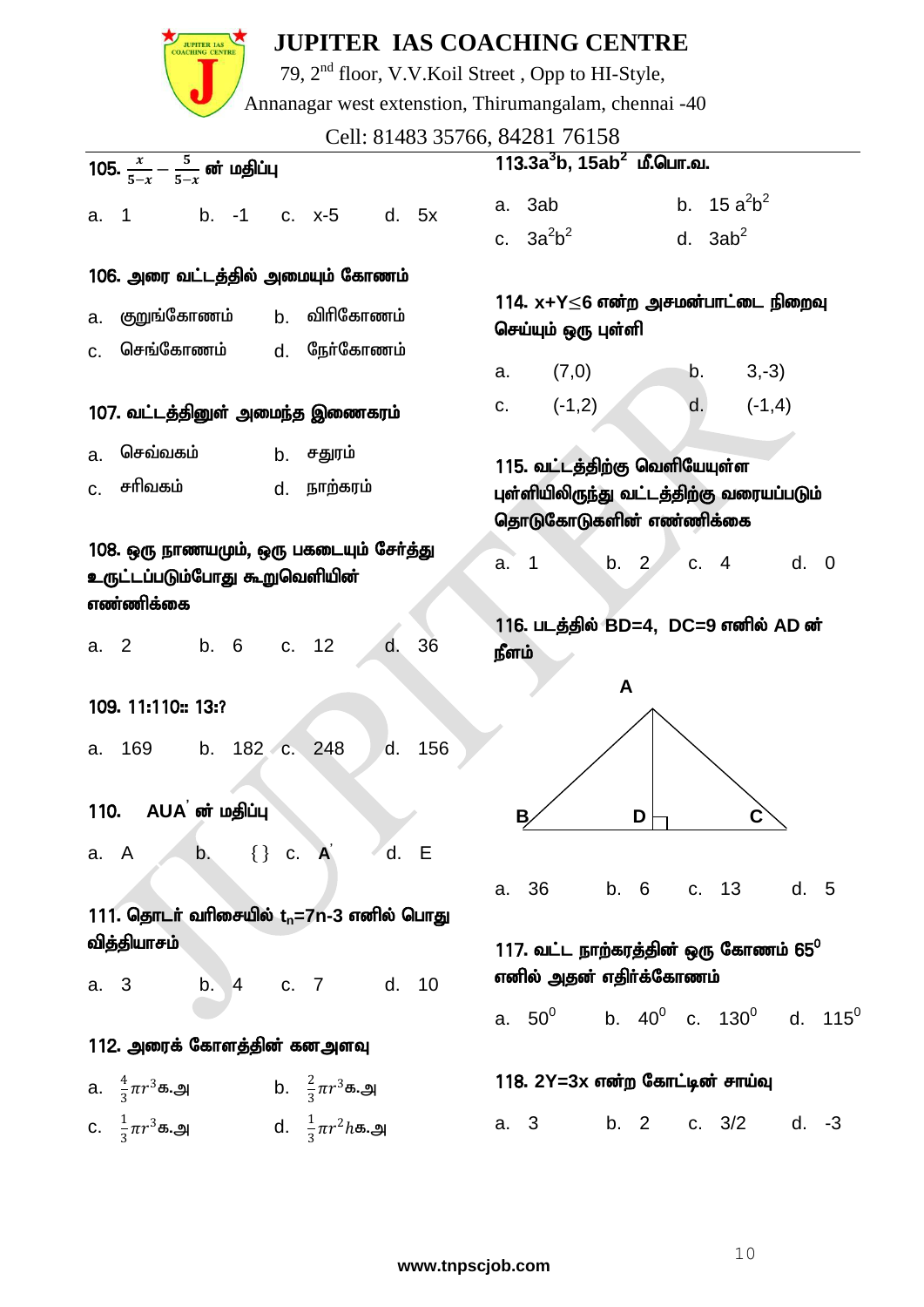

## **JUPITER IAS COACHING CENTRE**

79, 2nd floor, V.V.Koil Street , Opp to HI-Style,

Annanagar west extenstion, Thirumangalam, chennai -40

Cell: 81483 35766, 84281 76158

| CCII. 01409 99700, 04201 70190                                                    |                                                                                              |  |  |  |  |  |  |
|-----------------------------------------------------------------------------------|----------------------------------------------------------------------------------------------|--|--|--|--|--|--|
| 119. $sin\theta = tan\theta$ எனில் $\theta$ ன் மதிப்பு                            | 126.அலைக் கொள்கை யாரால்<br>உருவாக்கப்பட்டது?                                                 |  |  |  |  |  |  |
| a. $45^0$ b. $90^0$ c. $1^0$ d. $0^0$                                             | A) நியூட்டன்<br>B) ஹைஜன்                                                                     |  |  |  |  |  |  |
|                                                                                   | $C)$ ராமன்<br>$D)$ шы                                                                        |  |  |  |  |  |  |
| 120. 52 சீட்டுகளைக் கொண்ட கட்டிலிருந்து                                           |                                                                                              |  |  |  |  |  |  |
| சமவாய்ப்பு முறையில் ஒரு சீட்டு எடுக்கையில்<br>அது ஸ்பேடு சீட்டாக இருக்க நிகழ்தகவு | 127.மனித உடலின் சாதாரண வெப்பநிலை<br>என்ன?                                                    |  |  |  |  |  |  |
| a.                                                                                | A) $39.5^{\circ}$ C<br>B) 35.8° C                                                            |  |  |  |  |  |  |
| $\frac{1}{13}$ b. $\frac{1}{4}$ c. $\frac{1}{2}$ d. $\frac{1}{52}$                | C) $37^\circ$ C<br>D) $98.6^{\circ}$ C                                                       |  |  |  |  |  |  |
| 121.அழுத்தத்தின் S.I அலகு                                                         |                                                                                              |  |  |  |  |  |  |
| Dynes/cm <sup>2</sup> b. Newton/m <sup>2</sup><br>a.                              | 128. பொருத்துக                                                                               |  |  |  |  |  |  |
| d. None of the above<br>Pascal<br>C.                                              | மின்னூட்டம்<br>1.கூலூம்<br>a.                                                                |  |  |  |  |  |  |
|                                                                                   | மின்னோட்டம்<br>2. ஆம்பியா்<br>b.                                                             |  |  |  |  |  |  |
| 122.ஒளிச்செறிவின் S.I. அலகு                                                       | மின்தடை<br>3. ஓம்<br>$\mathbf{c}$ .                                                          |  |  |  |  |  |  |
| லியூமென்<br><b>b.</b> கேண்டிலா<br>a.                                              | மின்திறன்<br>4. வாட்<br>d.                                                                   |  |  |  |  |  |  |
| லக்ஸ்<br>வாட்                                                                     | $3 \t 4 \t 1 \t 2$<br>$4 \quad 1 \quad 3 \quad 2$<br>b.<br>a.                                |  |  |  |  |  |  |
| d.<br>C.                                                                          | $1 \quad 2 \quad 3 \quad 4$<br>$4 \quad 3 \quad 2$<br>d.<br>$\overline{1}$<br>$\mathbf{c}$ . |  |  |  |  |  |  |
| 123.முதன்மை வண்ணங்கள் எனப்படுவது                                                  |                                                                                              |  |  |  |  |  |  |
| A) சிவப்பு, நீலம், மஞ்சள்                                                         | 129. பல நாண் குரோமோசாம் முதலில்                                                              |  |  |  |  |  |  |
| B) நீலம், பச்சை, மஞ்சள்                                                           | கண்டவர்                                                                                      |  |  |  |  |  |  |
| C) பச்சை, சிவப்பு, மஞ்சள்                                                         | <b>b.</b> பால்பியானி<br>நகேலி<br>a.                                                          |  |  |  |  |  |  |
| D) சிவப்பு, நீலம், பச்சை                                                          | d. பிளெம்மிங்<br>ராபா்ட் ஹூக்<br>c.                                                          |  |  |  |  |  |  |
| 124.எட்டப் பார்வை குறையை நீக்கப்                                                  | 130.கொழுப்பில் கரையும் விட்டமின் எது                                                         |  |  |  |  |  |  |
| பயன்படுத்தும் வில்லை                                                              | ரிபோபிளேவின்<br>அஸ்காா்பிக்<br>$b$<br>a.                                                     |  |  |  |  |  |  |
| B) குவி வில்லை<br>A) குழி வில்லை                                                  | அமிலம்                                                                                       |  |  |  |  |  |  |
| C) சமதள குழி வில்லை                                                               | நியாசின்<br>d. கால்சிபெரால்<br>$\mathbf{c}$ .                                                |  |  |  |  |  |  |
| D) சமதள குவி வில்லை                                                               |                                                                                              |  |  |  |  |  |  |
|                                                                                   | 131. உலக எய்ட்ஸ் விழிப்புணர்வு நாள்                                                          |  |  |  |  |  |  |
| 125.ஒரு தனி ஊசலின் அலைவு நேரம் அதன்                                               | a) Dec 1<br>b) Oct 12                                                                        |  |  |  |  |  |  |
| A) நீளத்தைப் பொறுத்து குறைகிறது                                                   | c) Apr 1<br>d) May 18                                                                        |  |  |  |  |  |  |
| B) நீளத்தைப் பொறுத்தது அல்ல                                                       |                                                                                              |  |  |  |  |  |  |
| C) நீளத்தைப் பொறுத்து அதிகரிக்கிறது<br>D) வீச்சைப் பொறுத்து அதிகரிக்கிறது         | 132. ஸ்பீசிஸ் பிளான்டாரம் என்ற நூலை<br>எழுதியவா்                                             |  |  |  |  |  |  |
|                                                                                   | ஹட்சின்சன்<br>a.                                                                             |  |  |  |  |  |  |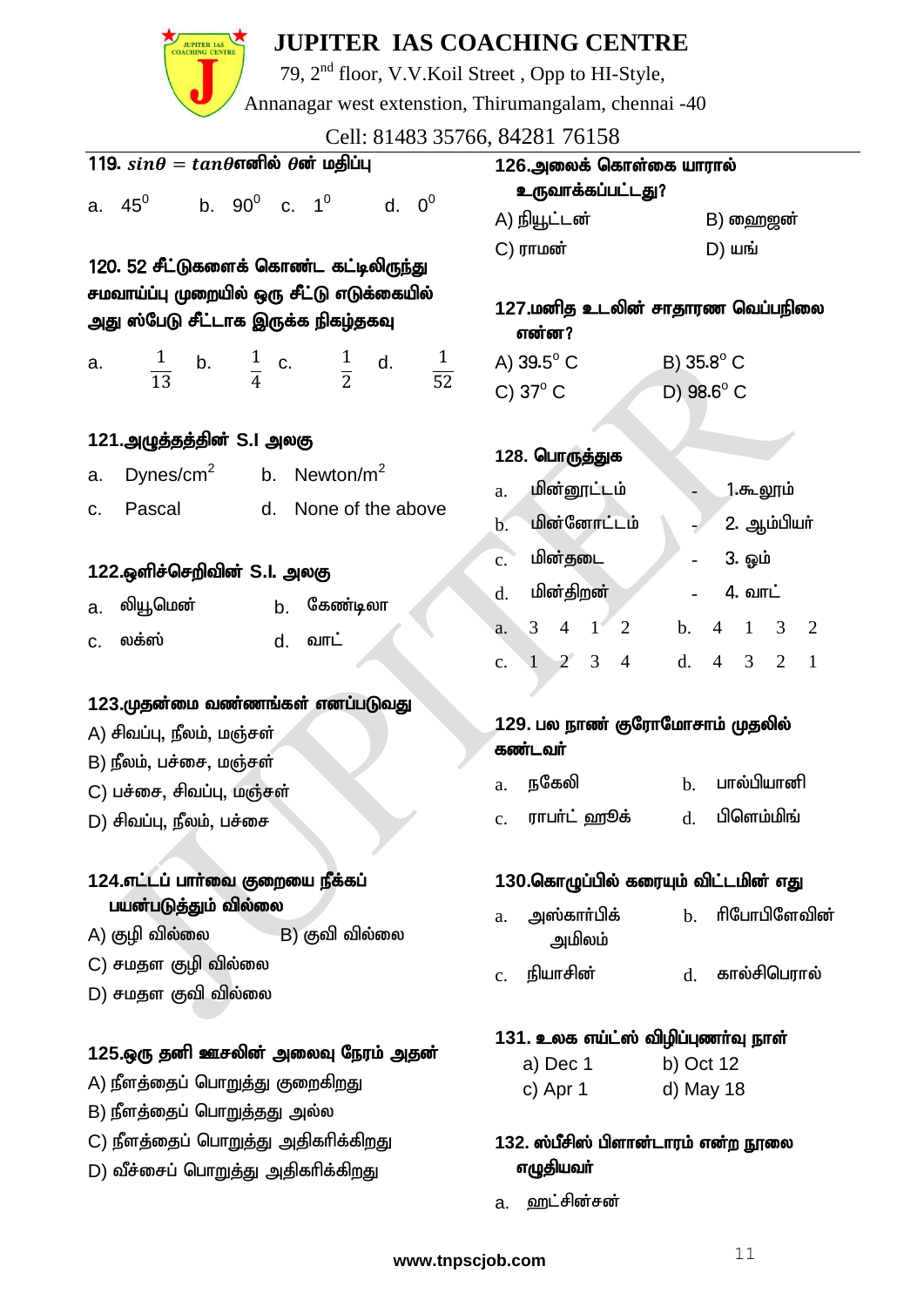# **JUPITER IAS**

## **JUPITER IAS COACHING CENTRE**

79, 2nd floor, V.V.Koil Street , Opp to HI-Style,

Annanagar west extenstion, Thirumangalam, chennai -40

#### Cell: 81483 35766, 84281 76158

- b. லின்னேயஸ்
- c. யங்க்ளர் (ம) பிராண்டில்
- d. பெந்தம் (ம) ஹூக்கா்

#### 133. எது தவறான இணை :

|      | a. ஆக்சின்    |               |  | செல் பிரிதல்    |  |  |  |  |
|------|---------------|---------------|--|-----------------|--|--|--|--|
|      | b. ஜிப்ரெலின் |               |  | மரபியல் மாற்றம் |  |  |  |  |
| C.   | கைட்டோகைனின்  |               |  | செல் பெருக்கம்  |  |  |  |  |
|      | d. எத்திலீன்  |               |  | பழம் பழுத்தல்   |  |  |  |  |
| a. b |               | b. a,c c. c,d |  | d.              |  |  |  |  |

#### 134. நீராவிப்போக்கு எதனுடைய இயக்கத்தினால் நடைபெறும்

- a. இலைகளின் எபிடெர்மல் செல்களால்
- b. இலைகளின் துணை செல்களால்
- <u>c. இலைது</u>ளைகளின் காப்பு செல்களால்
- d. இலையிடை கிசு செல்களால்

#### 135.நைட்ரஜன் நிலைப்படுத்துபவை

- a ரைசோபியம் , b. அசட்டோபாக்டா
- c. நீலப்பச்சைபாசிகள் d. அனைத்தும்

#### 136.உடலின் "மக்கியஸ்கன்" வேலை செய்பவை

| இரத்தம்<br>a. |  | $b.$ நிணநீர் |
|---------------|--|--------------|
|---------------|--|--------------|

 $c.$  ஹார்மோன்  $d.$  நொதி

#### 137. காய்ட்டர் எதனால் ஏற்படுகிறது?

- a. பிட்யூட்டரி b. தைராய்டு
- c. கணையம் d. அட்ரீனல்

#### 138.சுவாச நடவடிக்கைகளை கட்டுப்படுத்துவது

 $a$ . டையன்செபலான்  $b$ . மெடுல்லா

 $c.$  செரிபல்லம்  $d.$  சுணா்டுவடம்

#### 139.வெண்ட்ரிக்கிளின் சுருக்கம்

- $a$ . சிஸ்டோல் b. இதய துடிப்பு
- c. டையஸ்டோல் d. இதய ஒய்வு

#### 140. ஒரு செல்லில் செரிமான நொதிகள் காணப்படும் இடம்

- a. <del>லைசோசோம்க</del>ள்
- b. செல்சுவர்
- c. flபோசோம்கள்
- d. குரோமோசோம்கள்

#### 141.தட்டை செல்களுக்கு எடுத்துக்காட்டு

- a. ஸ்குவாமஸ் புறத்தோல் செல்
- b. நரம்பு செல்
- c. சிவப்பணுக்கள்
- d. தைராய்டு சுரப்பி

#### 142. கிளைக்கோஸ்யூரியா இல்லாமல் ஏற்படும் பாலியூரியா நோயின் சிறப்பு <u>அ</u>றிகுறி

- a. டயாபெடிஸ் இன்ஸிபிடஸ்
- b. டயாபெடிஸ் மெலிட்டஸ்
- c. உஜீவனைல் டயாபெடிஸ்
- d. பிரான்ஸ் டயாபெடிஸ்

#### 143.மூளையின் எப்பகுதி தசைமண்டலத்தின் இயக்கங்களை கட்டுப்படுத்துகிறது?

- a. செரிபிரம் b. செரிபெல்லம்
- c. தண்டுவடம் d. மெடுல்லா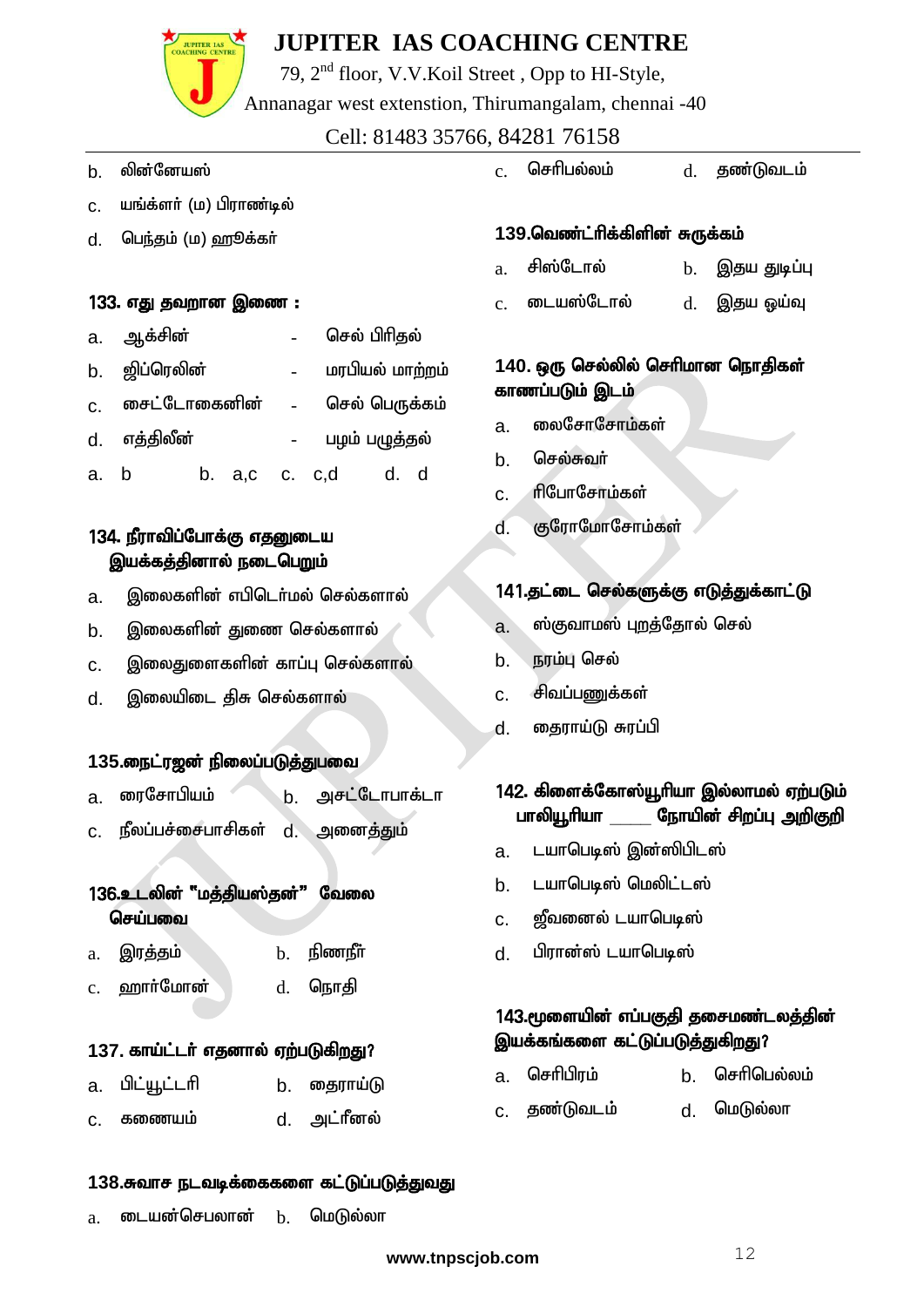

79, 2nd floor, V.V.Koil Street , Opp to HI-Style,

Annanagar west extenstion, Thirumangalam, chennai -40

Cell: 81483 35766, 84281 76158

#### 144. பிளாஸ்டர் ஆப் பாரிஸ் கெட்டிபட காரணம்

- a. ஆக்சிஜனேற்றம் b. ஆக்சிஜன் ஒடுக்கம்
- c. ePh; ePf;fk; d. ePh; Vw;wk;

#### 145. வினிகரின் முதன்மைப் பொருள்

- a. பார்மிக் அமிலம் b. அசிட்டிக் அமிலம்
- c. சாலிசிலிக் அமிலம் d. ஆக்சாலிக் அமிலம்

#### 146. எஃகில் அடங்கியுள்ள மிக இன்றியமையாத பொருள் எது?

- A) குரோமியம் B) கார்பன்
- C) ஆக்ஸிஜன் D) சல்பா்

#### 147. துருப்பிடிக்காத எ..கில் உள்ள குரோமியத்தின் அளவு

- A) 50% B) 25%
- C) 14% D) 2%

#### 148. அயனியாக்கும் ஆற்றல் திறன் வரிசை

- a. s< p<d<f b. s>p>d>f
- c.  $s > d > p > f$  d.  $s < d < p < f$

#### 149. தாமிரம் எதிலிருந்து பிரித்தெடுக்கப் படுகிறது?

- a. குப்ரைட் b. தாமிரம் தொகுப்பு
- c. மாலசைட் d. தாமிரம் பைரட்டு

#### 150.துத்தநாக தாது எது?

- a. கேலமைன் b. துத்துநாக பிளன்ட்
- c. சிங்கைட் d. துத்தநாகஆக்சைடு

**www.tnpscjob.com**